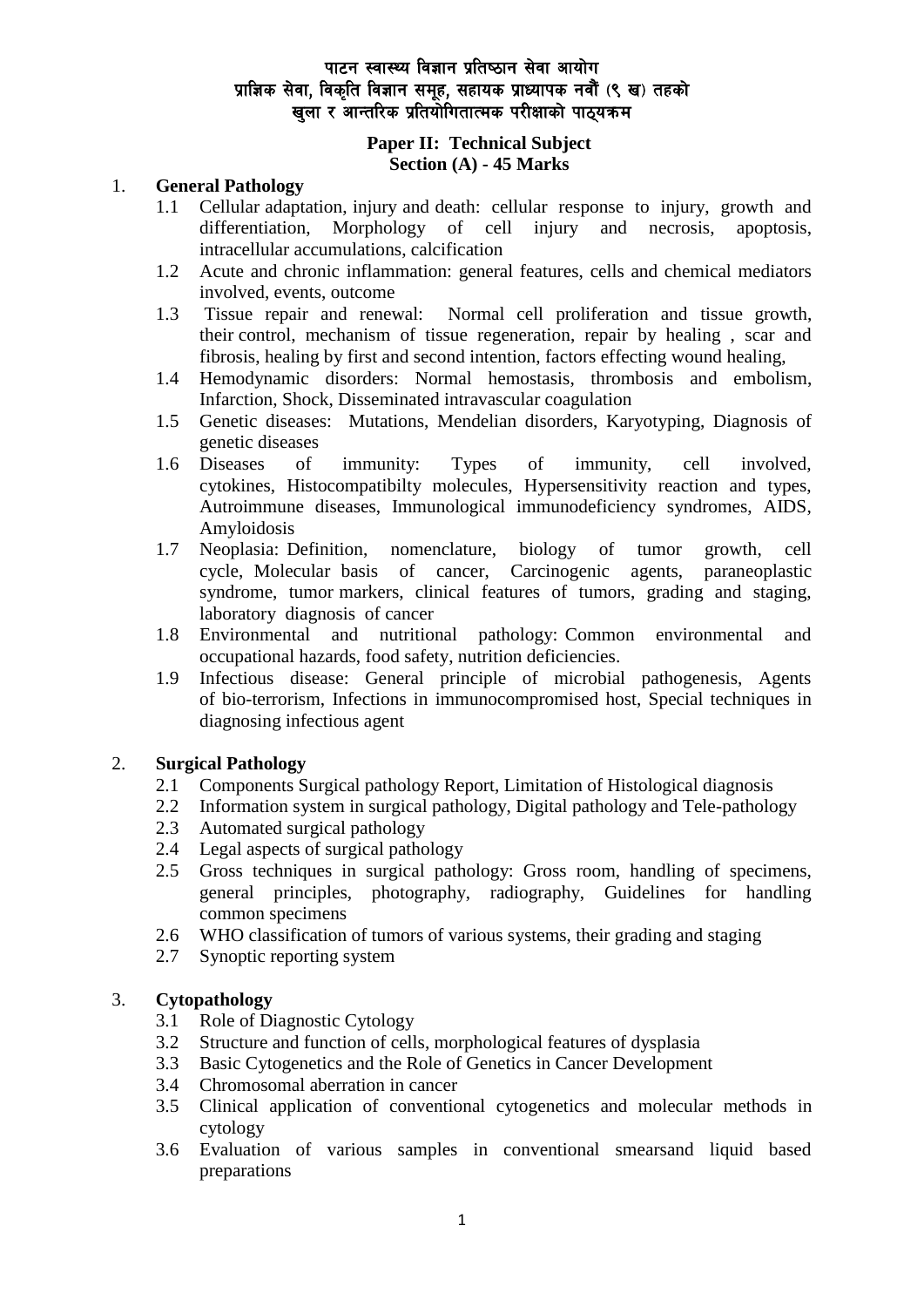- 3.7 Cell blocks and its use in cytological diagnosis
- 3.8 Immunochemistry and Molecular Biology in Cytological Diagnosis
- 3.9 Digital Analysis of Cells and Tissues
- 3.10 Flow Cytometry
- 3.11 Advanced techniques in diagnostic cytopathology

### 4. **Gynecological Cytopathology**

- 4.1 Anatomy, Histology and Cytology
- 4.2 Normal Female Genital Tract
- 4.3 Bethseda system for reporting cervical cytology
- 4.4 Inflammations, bacterial and viral infections of cervic
- 4.5 Benign proliferative reaction, intraepithelial neoplasia and invasive cancers
- 4.6 Cytologic Evaluation of Menstrual Disorders and Hormonal Abnormalities
- 4.7 Proliferative Disorders and Carcinoma of the Endometrium
- 4.8 Diseases of the Vagina, Vulva, Perineum
- 4.9 Tumors of the Ovary and Fallopian Tube
- 4.10 Effects of Therapeutic Procedures on cytology of the Female Genital Tract
- 4.11 Effects of Therapeutic Procedures on the Epithelia of the Female Genital Tract

### 5. **Non-gynecological cytopathology:**

- 5.1 Normal findings in different cytological specimens of upper and lower respiratory tract
- 5.2 Cytology of bronchogenic carcinomas in sputum, bronchial brushing and Broncho-alveolar lavage
- 5.3 Sampling of Oral Cavity, Larynx, Trachea, Nasopharynx, and Paranasal Sinuses
- 5.4 Benign, reactive and malignant lesion of Oral Cavity, Larynx, Trachea, Nasopharynx, and Paranasal Sinuses
- 5.5 Different cytology samples of upper and lower urinary tract and normal findings in them
- 5.6 Nipple discharge cytology
- 5.7 Tumors of the Urinary Tract in Urine and Brushings
- 5.8 Non-neoplastic findings in samples of urinary tract
- 5.9 Different cytology samples of gastrointestinaltract, including hepatobilliary tract and pancreas and normal their cytological findings
- 5.10 Cytology non neoplastic lesion of gastrointestinal tract, hepatobilliary tract and pancreas
- 5.11 Cytology of tumors of gastrointestinal tract, hepatobilliary tract and pancreas
- 5.12 Various types of effusions and their normal findings
- 5.13 Non neoplastic lesions in effusions
- 5.14 Neoplastic lesions in effusion, including cytology of CSF in leukemia
- 5.15 Cytology of central nervous system tumors in squash preparation
- 5.16 Circulating cancer cells

### 6. **Fine needle aspiration cytology**

- 6.1 Techniques of Fine Needle Aspiration, Smear Preparation, and Principles of Interpretation
- 6.2 Imaging methods for guidance of aspiration cytology
- 6.3 Diagnostic pitfalls in FNA diagnosis of various lesions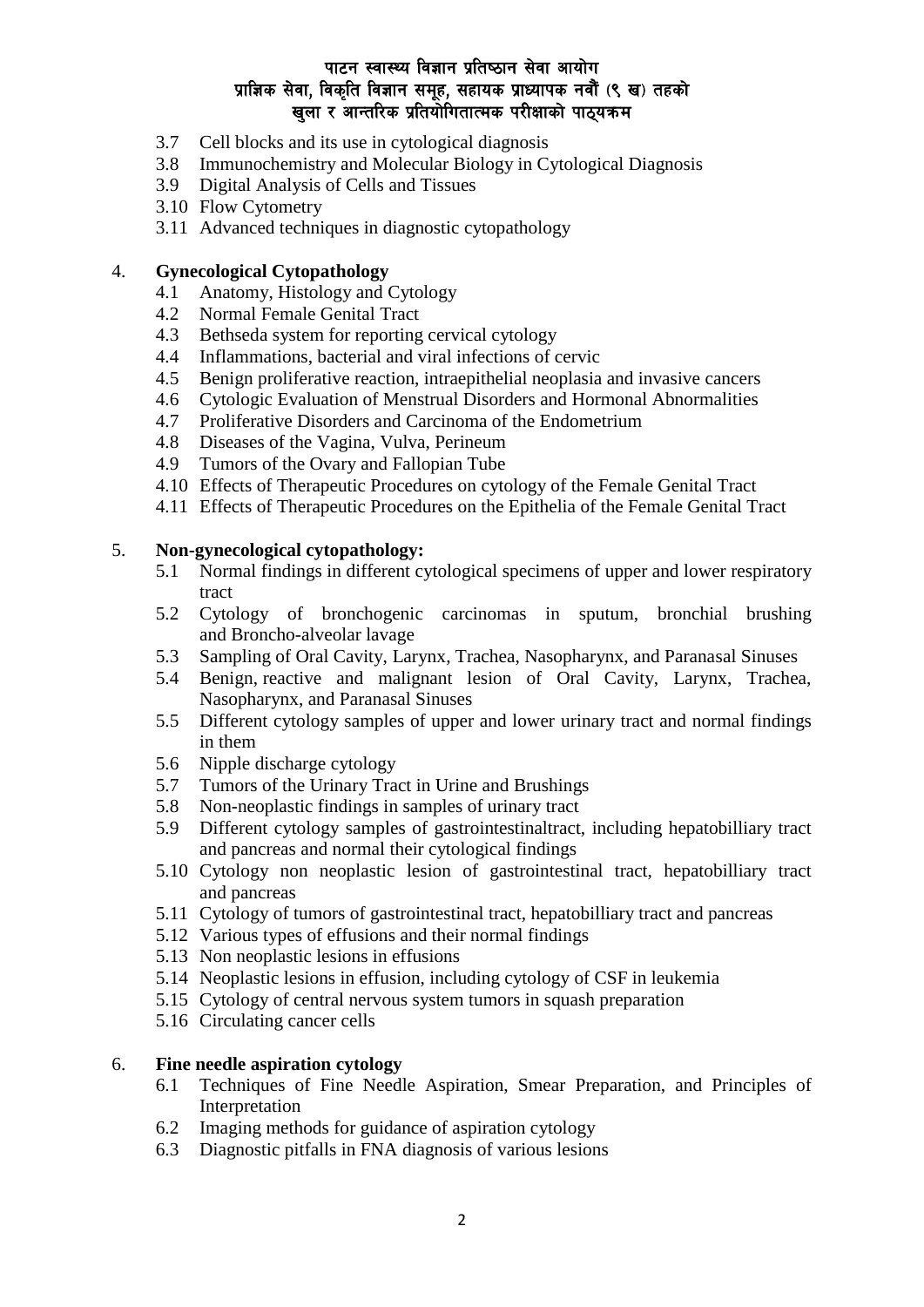- 6.4 FNAC diagnosis anddifferential diagnosis of different lesions of head and neck, including salivary gland
- 6.5 FNAC diagnosis and differential diagnosis ofdifferent lesions in lymph node. FNAC findings of different lymphomas
- 6.6 Reporting FNAC of thyroid nodules. FNAC findings invarious thyroid lesions.
- 6.7 Cytology reporting categories of breast nodules. FNAC diagnosis of various nonneoplastic and neoplastic lesions of breast
- 6.8 FNAC diagnosis of various lesions of lung, mediastinum, chest wall pleura
- 6.9 FNAC diagnosis of various lesions of kidney, adrenal and retroperitoneum
- 6.10 FNAC diagnosis of bone and soft tissue lesions
- 6.11 Evaluation of FNAC of testes for male infertility
- 6.12 FNAC diagnosis and differential diagnosis of testicular tumors and other lesions of male genital tract

### 7. **Autopsy**

- 7.1 Types of autopsy, its purpose, procedure of various types of autopsy
- 7.2 Collection of various organs and specimens for forensic pathology
- 7.3 Use of Conventional and special stains and immunohistochemical procedure in forensic pathology
- 7.4 Gross and microscopy of organs in alcoholism and drug abuse
- 7.5 Pathological investigations of hypothermia induced changes in the human body
- 7.6 Thrombosis and embolism
- 7.7 Gross and microscopic findings in aspiration and inhalation of various substances
- 7.8 Evaluation ofatherosclerosis, aneurysm, MyocardialInfarction, Myocarditis, Cardiomyopathy, Coronary Anomalies, other cardiac vascular anomalies as cause of death
- 7.9 Post mortem findings in Lethal Infections, Sepsis, and Shock
- 7.10 Forensic pathology findings in Endocrine organ dysfunction
- 7.11 Forensic evaluation of Pregnancy-Related Death, Death in Newborns, and Sudden Infant Death Syndrome
- 7.12 Forensic Neuropathology
- 7.13 Cytological diagnosis in sexual offenses
- 7.14 Histothanatology: Autolysis, Putrefaction, Mummification
- 7.15 Forensic-Histological Diagnoses of Species, Gender, Age, and Identity

### 8. **Histo/cyto techniques**

- 8.1 Organization of Histopathology/cytopathology logy Laboratory
- 8.2 Various Histological equipment, their uses and care
- 8.3 Reception and recording of specimen
- 8.4 Theory of routine (H/E, Pap)and special stains and their practical implication
- 8.5 Preparation, reagent preparation, procedure and quality control of all routine andspecial stains used in Histopathology/cytopathology
- 8.6 Grossing technique of various surgical specimens
- 8.7 Technique of processing various tissues including bone for histological studies, Errors in sectioning and remedies
- 8.8 Frozen section and their uses, processing tissue for frozen section and its interpretation
- 8.9 Demonstration of pigments and minerals (malarial, mercury, bile, lipofuscin, calcium, iron, copper)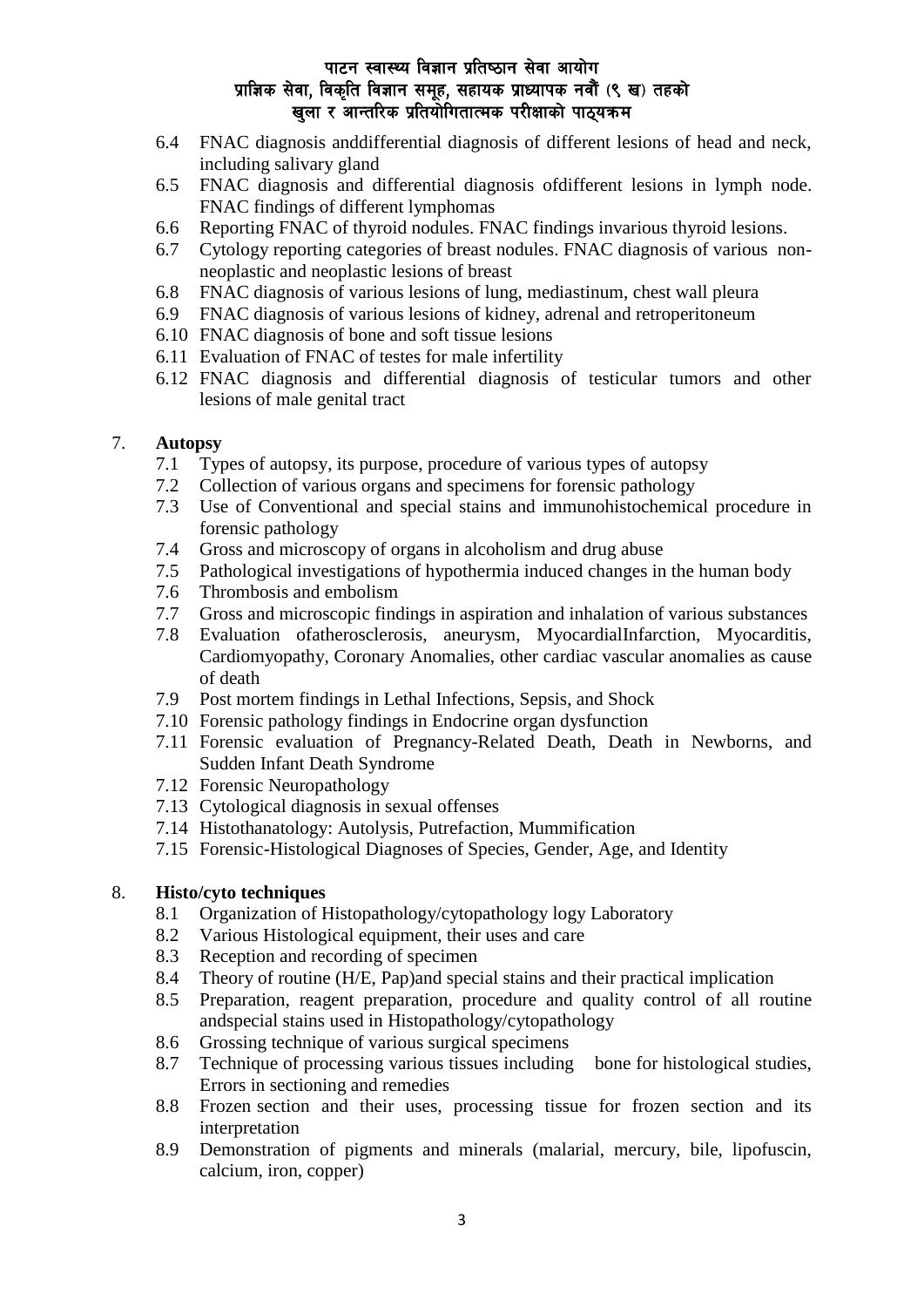- 8.10 Demonstration of neuron, neuroglia, myelin and axon
- 8.11 Stains for bacteria, AFB, fungi, amoeba in tissue
- 8.12 Preparation of cell blocks and their interpretation
- 8.13 Mailing of slides
- 8.14 Fine needle aspiration techniques involved in preparation of smear and staining
- 8.15 Different types of cytology specimens, their preservation and transport, processing of various cytology specimens, smear preparation and staining
- 8.16 Liquid based cytology; principle, instruments,procedure advantage, disadvantage
- 8.17 Cytocentrifuge and itsuses in diagnostic cytopathology
- 8.18 Immunochemistry: Principle, procedure, uses, quality control, Immunohistochemical markers of various neoplasms
- 8.19 Use of microwaves in histopathology/cytopathology
- 8.20 Principle and use of flow cytometry in cytopathology
- 8.21 Preparation and Quality control of various stains, reagents and methods used in histopathology/ cytology
- 8.22 Molecular methods in histopathology and cytopathology
- 8.23 Principle, method and use of In-situ Hybridization, recent methods in hybridization techniques
- 8.24 Enzyme histochemistry: principle, reagent and specimen preparation, procedure and application
- 8.25 Electron microscopy
- 8.26 Histometry, analysis of proliferation
- 8.27 Tissue culture techniques, HLA typing
- 8.28 X ray microanalysis

#### 9. **Histopathology**

- 9.1 Tissue processing techniques
- 9.2 Different stains used in bone marrow trephine biopsies and lymph node biopsies
- 9.3 Interpretation of bone marrow trephine biopsies and lymph node biopsies
- 9.4 Use of immunohistochemistry in bone marrow and lymph nodes for diagnosis of leukemias and lymphomas and other disorders

#### 10. **Cytogenetics, Molecular Pathology and Immunopathology**

- 10.1 Methods, procedures, and interpretation of standard karyotyping analysis
- 10.2 Principle anduse of fluorescent in situ hybridization and more specialized techniques
- 10.3 Cytogenetics of myeloid, lymphoid and plasma cell disorders, their use in prognosis and therapy monitoring
- 10.4 Basic concepts in molecular biology and pathology
- 10.5 Basic gene structure and function
- 10.6 Principle, brief procedure and interpretation of Molecular pathology tests pertinent to hematopathology: Southern blot, PCR and its different types, restriction fragment length polymorphism, Real-time PCR
- 10.7 DNA & RNA extraction techniques
- 10.8 Separation of lymphocytes using density gradient and centrifugation
- 10.9 HLA typing, microlymphocytoxicity test and its application in HLA typing, cross-matching and antibody screening
- 10.10Recent advances and other emerging techniques and technologies in hematopathology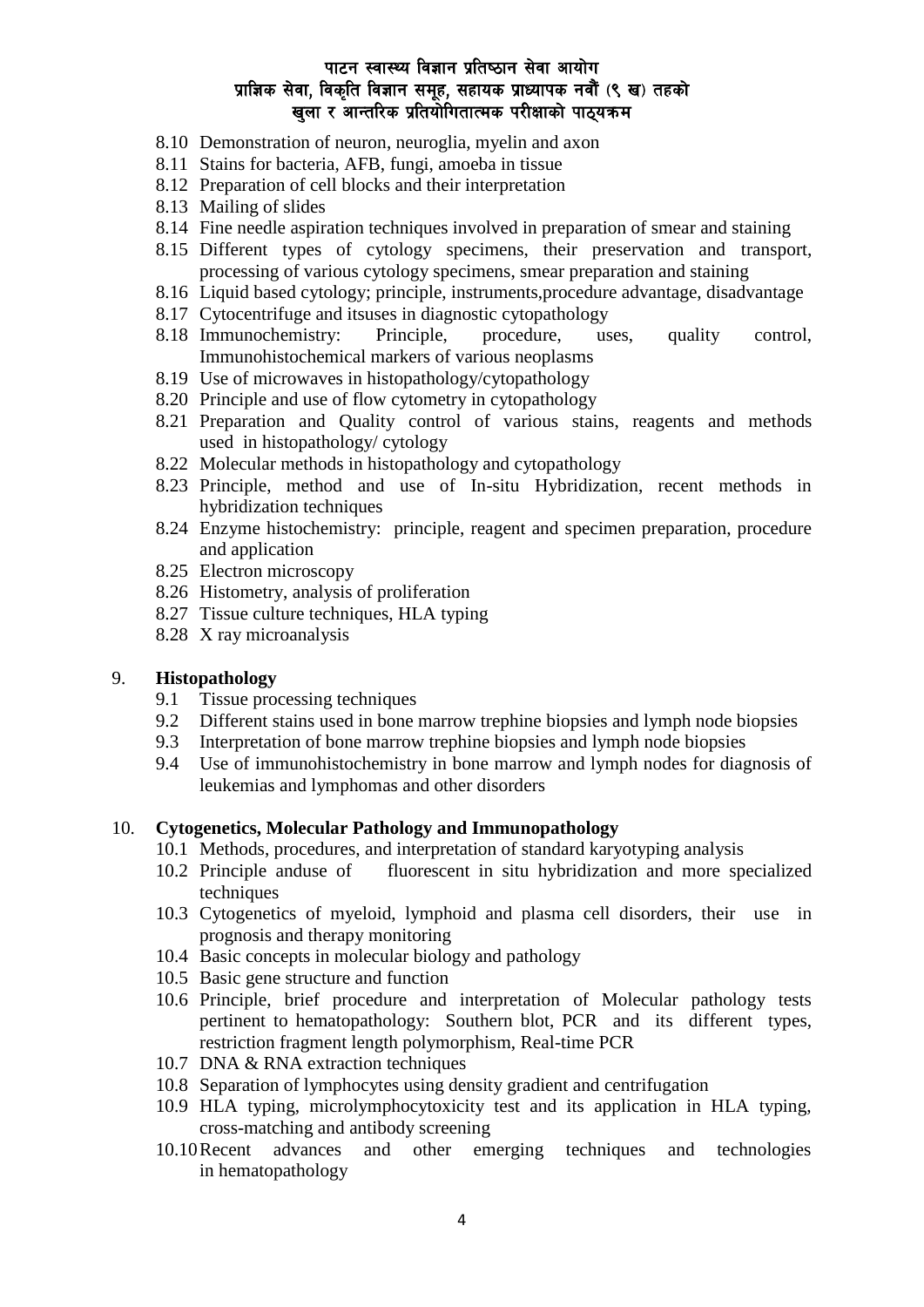### 11. **Laboratory management:**

- 11.1 Fundamental of Total Quality management
- 11.2 Statistical process in quality control
- 11.3 Element of quality assurance program
- 11.4 Concept of Evidence based medical practice
- 11.5 Concept of critical values and alert values in laboratory practice
- 11.6 The laboratory information system
- 11.7 Concept of reference laboratory
- 11.8 Implementation of reference system in laboratory medicine
- 11.9 Standard operating procedure and their preparation
- 11.10Errors and identification of the source of error in hematology laboratory
- 11.11Internal and External quality control and proficiency testing
- 11.12Preparation of quality policy manual
- 11.13Laboratory Accreditation, Key component of accreditation, ISO 15189 and others laboratory related accrediting bodies
- 11.14Quality control in procedure, equipment, NEQAS, EQAS
- 11.15Ethics in medicine
- 11.16Health and Safety measures (Physical/Chemical/Biological/Radiation)
- 11.17Waste disposal
- 11.18Management of under resourced laboratory

### **Section (B) - 55 Marks**

### 12. **Systemic pathology**

- 12.1 Gross anatomy, relevant physiology and histology of specimens and tissues of gastrointestinal, cardiovascular, respiratory systems, genitourinary system, male and female reproductive system, Endocrine system, central nervous system, peripheral nervous system, Musculoskeletal system and neurosensory system
- 12.2 Skin: Inflammatory diseases, dermatoses, vesiculobullous diseases, degenerative diseases, tumors and tumors like conditions
- 12.3 Oral cavity and oropharynx: Congenital anomalies, inflammatory and nonneoplastic diseases, Tumors and tumor like conditions of surface epithelium, odontogenic epithelium , disease of temporomandibular joints. Tumors and tumor like lesions of salivary gland of Salivary gland
- 12.4 Respiratory system & mediastinum: Inflammations, cysts, neoplastic diseases of larynx and trachea. Pleuritis, tumors of pleura, Non neoplastic diseases of lung. Lung tumors. Cyst in mediastinum, mediastinal tumors
- 12.5 Endocrine system;Congenital anomalies, inflammatory lesions, tumors and tumor like conditions of thyroid, parathyroid, adrenal glands and paraganglia, pituitary , hypothalamus
- 12.6 Urinary tract:Congenital anomalies, cystic diseases of kidney, Glomerular lesion associated with nephrotic and nephritic syndrome, vascular lesions, Hereditary diseases, pyelonephritis,interstitial nephritis, Renal transplant rejection , lithiasis. Tumors, tumor like conditions
- 12.7 Male Reproductive system: Congenital anomalies, cryptorchidism, atrophy and infertility, Tumors of testes and paratesticular tissue, hydrocele, Prostatitis, Prostatic, hyperplasia, Tumors of prostate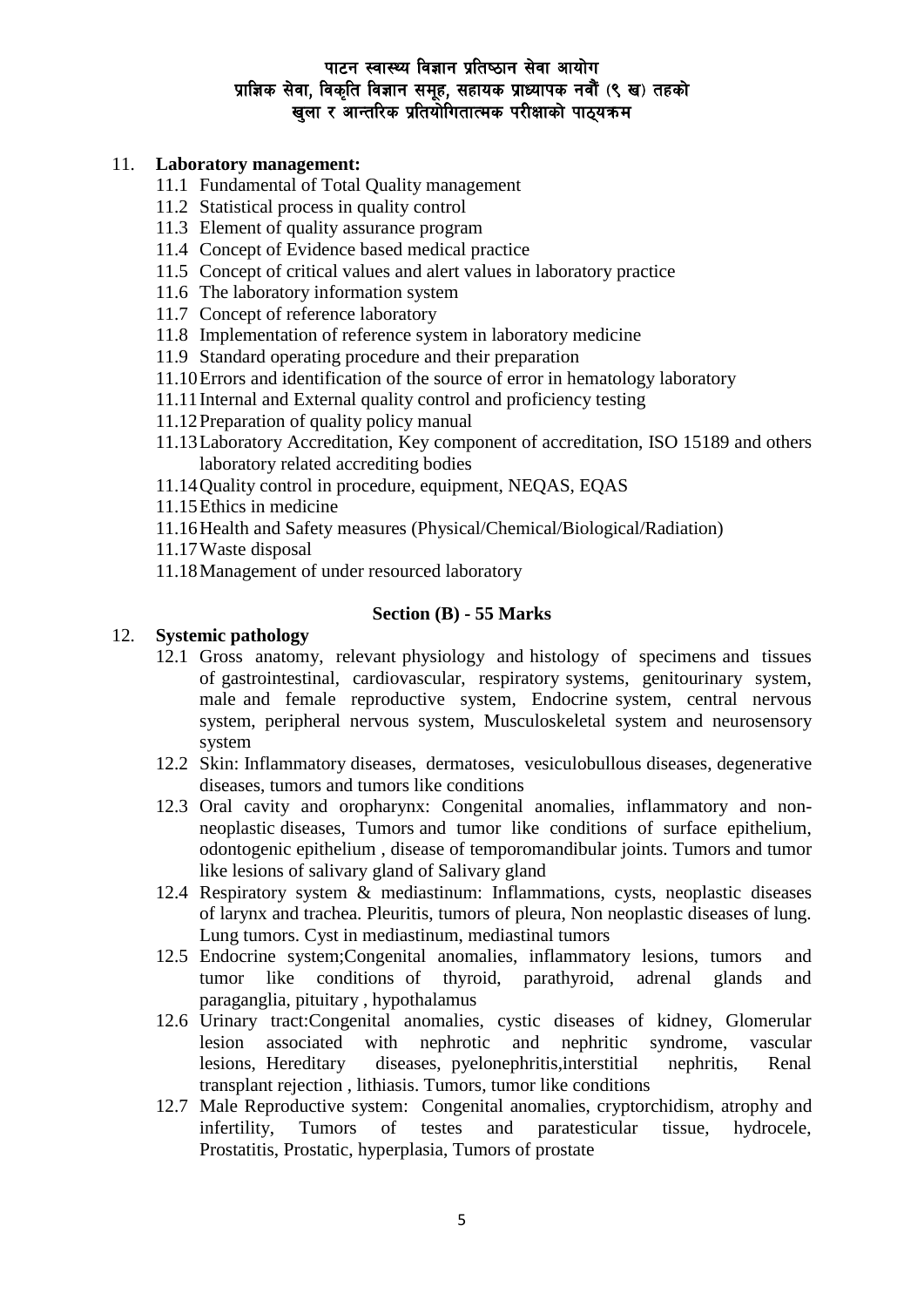- 12.8 Female reproductive system: Inflammatory and other non-neoplastic disease of vulva and vagina, Pelvic inflammatory diseases, Lesions of cervix. Cervical intraepithelial neoplasia, Tumors of cervix,Menstrual cycle,Endometrialdating, Non neoplastic and neoplastic lesions of uterus. Abortion, ectopic pregnancy, endometriosis. Lesion of ovary, polycystic ovarian diseases, ovarian tumors, Gestational trophoblastic diseases, lesions of placenta, Neoplastic and non-neoplastic disease of fallopian tubes, Inflammatory, other non neoplastic and neoplastic disease of breast
- 12.9 Gastrointestinal tract: Congenital anomalies of GIT, Reflux and other esophagitis, tumors and tumor like conditions of esophagus Gastritis and Peptic ulcers, Polyps of stomach and intestine, tumors and tumor like conditions of stomach , Gastrointestinal stromal tumors, Malabsorption,Diseases associated with malabsorption, inflammatory bowel disease, Intestinal obstruction, AIDS related inflammatory diseasesof intestine, tumors and tumor like conditions of intestine, infections, hemorrhoids, rectal prolapse, diseasesof peritoneum and retroperitoneum
- 12.10Hepatobiliary System: Viral hepatitis, Cirrhosis,Alcohol, drug and toxin induced liver injury, Cholestatasis,disorders of metabolism, vascular disorders, Liver diseases in pregnancy , Liver involvement in systemic illness, Liver pathology in organ transplant, tumors and tumor like conditions of liver, Cholelithiasis, cholecystitis, Tumors of gall bladder and intra as well as extrahepatic bile ducts, Pancreatitis, tumors and tumor like conditions pancrease, Ampullary carcinoma
- 12.11Cardiovascular system: congenital anomalies, Myocardial infarction, atherosclerosis, vasculitis and other vascular disorders, Hypertension,Tumors of heart and pericardium, Rheumatic heart diseases, infective endocarditis, valvular anomalies, myocarditis and cardiomyopathies, blood vessels tumors,
- 12.12Musculoskeletal system:Histochemistry of Muscle biopsy, Muscle diseases, atrophies, neuromuscular junction disorders, myopathies Fractures, Osteomyelitis, Pagets disease, osteopetrosis, tumors and tumor like lesions of bone Non neoplastic diseases of joints, gout, rheumatoidarthritis, osteoarthritis, tumors and tumor like lesions of joints, histopathological evaluation of bonemarrow biopsies
- 12.13Neurosensory system; Congenital anomalies, cerebrovascular accidents, inflammatory and infectious diseases of CNS, meningitis, Tumors of brain and meninges, Neuropathies, Diseasesof peripheral nerves,Inflammatory and infectious disease of eye and ear, tumors and tumor like lesions of eye and ear
- 12.14Lymphoreticular system: Lymph node evaluation, patterns of hyperplasia, Inflammatory/hyperplastic disease of lymph node, malignant lymphomas, metastatic tumors, Congenital anomalies of spleen, neoplastic and non-neoplastic diseases of spleen, Hypersplenism.

#### 13. **Basic Hematology**

- 13.1 Morphology, physiology and biochemistry of blood, marrow, lymphatic tissue and spleen
- 13.2 Basic morphology and basic concepts of hematopoiesis
- 13.3 Normal hemostatic mechanism, pathophysiology of blood coagulation and thrombosis
- 13.4 Development of Immune system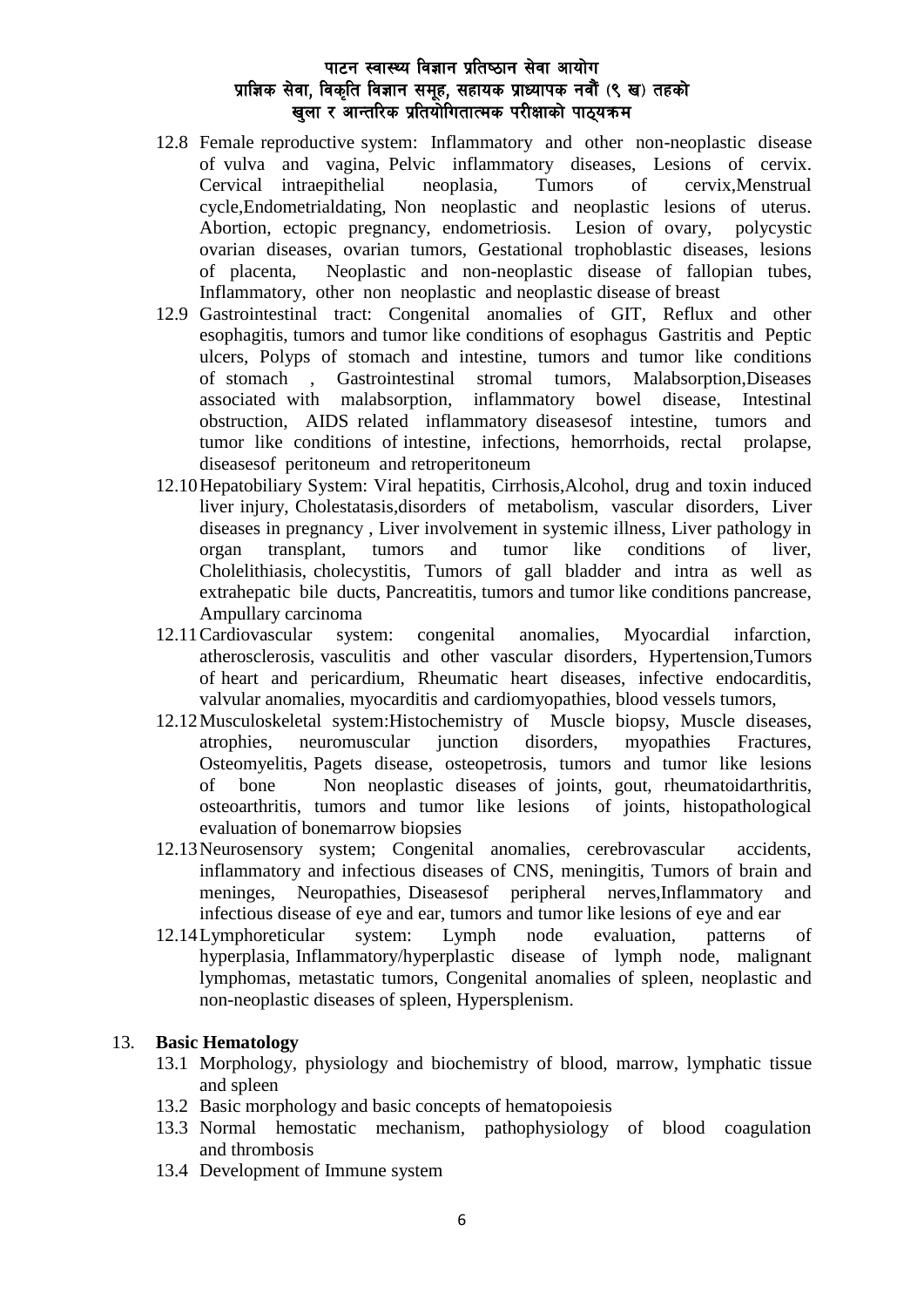- 13.5 Cell Cycle and Carcinogenesis
- 13.6 Principles of chemotherapy
- 13.7 Effects of other systemic disorders on the blood, blood forming organs and lymphatic tissue
- 13.8 Genetic aspects of hematology
- 13.9 Relevant drugs, their mechanisms of actions, pharmacokinetics and clinical indications and limitations, including effects, toxicity, and interactions
- 13.10Infections and hematological problems
- 13.11Cluster of differentiation antigens (CD markers) relevant to hematological diseases, their distribution, detection and use in diagnosis
- 13.12Use of radioisotopes in hematology

### 14. **Clinical Hematology and Hemato-pathology**

- 14.1 Erythrocytes:
	- 14.1.1 Production, composition, destruction of erythrocytes
	- 14.1.2 Clinical manifestations and classification of erythrocyte disorders
	- 14.1.3 Definition and classification of anemia
	- 14.1.4 Iron metabolism. Vitamin B12 and folic acid metabolism
	- 14.1.5 Causes, clinical features laboratory diagnosis of iron deficiency anemia, megaloblastic anemia, anemia resulting from other nutritional deficiencies, anemia of chronic diseases
	- 14.1.6 Etiopathogenesis, clinical features, diagnosis and treatment of congenital dyserythropoetic anemia
	- 14.1.7 Etiopathogenesis, clinical features, diagnosis and treatment of congenital paroxysmal nocturnal hemoglobinuria
	- 14.1.8 Acquired and inherited aplastic anemia and pure red cell apalsia: etiopathogenesis, clinical and laboratory findings, diagnosis, management
	- 14.1.9 Anemia in systemic disorders, endocrine disease and associated with marrow infiltration
	- 14.1.10 Red blood cell membrane disorders: hereditary spherocytosis, elliptocytosis and related disorders
	- 14.1.11 Disorders of red cell resulting from enzyme abnormalities
	- 14.1.12 Thalassemia and hemoglobinopathies: epidemiology, etiopathogenesis, classification, genetic mechanism, clinical and hematological features, complications, laboratory diagnosis, antenatal diagnosis, management
	- 14.1.13 Sickle cell anemia and related abnormalities; epidemiology, etiopathogenesis, classification, genetic mechanism, clinical and hematological features, complications, laboratory diagnosis, management
	- 14.1.14 Classification, etiology, clinical and laboratory diagnosis of hemolytic anemias and Hemolytic anemias due top physical, chemical, microbial causes and immune mechanisms
	- 14.1.15 Red cell disorders in the newborn
	- 14.1.16 Hemolytic disease of newborn: Basis, diagnosis, clinical and laboratory features
	- 14.1.17 Porphyrias: types, etiopathiogenesis, diagnosis, clinical and laboratory features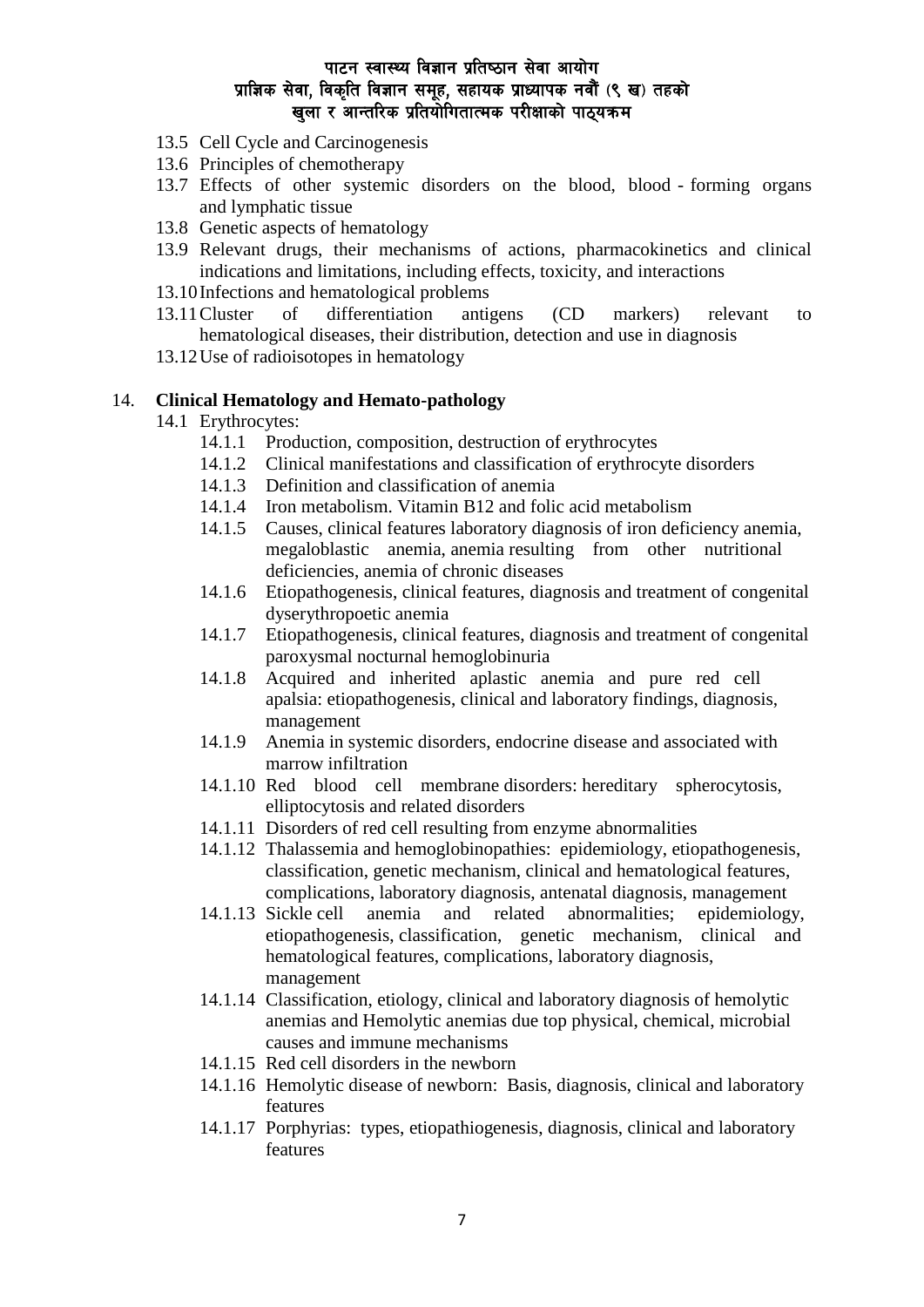- 14.1.18 Hereditary and acquired sideroblastic anemias; etiopathiogenesis, diagnosis, clinical and laboratory features, management
- 14.1.19 Primary and secondary polycythemias: etiopathogenesis, clinical and hematological features, complications, laboratory diagnosis,management
- 14.1.20 Red cell disorders in pregnancy
- 14.2 Leucocytes:
	- 14.2.1 Morphology, composition, production, function, distribution and fate of different WBCs
	- 14.2.2 Classification, clinical manifestations and diagnosis of qualitative and quantitative disorders of neutrophils
	- 14.2.3 Production, function, morphology and disorders of eosinophils, masts cells and basophils,
	- 14.2.4 Classification, clinical manifestations and diagnosis of monocytes and macrophages, Inflammatory and malignant histiocytosis, etiopathogenesis, clinical and laboratory features, diagnosis
	- 14.2.5 Lipid storage disorders; Types, genetic basis, etiopathogenesis, clinical and laboratory features, complications, management
	- 14.2.6 Hematological manifestation of AIDS
	- 14.2.7 Production, morphology and functions of lymphocytes. Lymphocytosis and lymphocytopenia.
	- 14.2.8 Etiopathogenesis, classification,clinical features, diagnosis,treatment,genetic and molecular evaluation, prognostic markers and complications of acute and chronicmyeloid and lymphoid leukemias
	- 14.2.9 Leucocyte cytochemistry
	- 14.2.10 Etiopathogesnesis, classification, clinical features, diagnosis, treatment, genetic and molecular evaluation,prognostic markers and complications of variousmyeloproliferative disordersand Molecular diagnosis, Monitoring response to therapy in CML
	- 14.2.11 Hodgkin and Non Hodgkin Lymphomas: pathophysiology, classification, clinical and laboratory findings, diagnosis, prognosis
	- 14.2.12 2Plasma cell disorders: Etiopathogenesis, classification, clinical features, diagnosis, treatment
- 14.3 Hemostasis and Thrombosis:
	- 14.3.1 Overview of megakaryopoesis
	- 14.3.2 Biochemistry, morphology and function of platelets
	- 14.3.3 Various coagulation factors, their molecular biology and biochemistry
	- 14.3.4 Pathophysiology of blood coagulation and thrombosis, pathways of hemostasis
	- 14.3.5 Classification, clinical manifestation, evaluation, treatment of disorders of hemostats
	- 14.3.6 Etiopathogenesis, clinical and laboratory features, treatment and prognosis of Hereditary and acquired qualitative disorders of platelets, effect of drugs on platelet function.
	- 14.3.7 Hematological and systemic disorders associated with abnormal platelet function
	- 14.3.8 Thrombocytopenia, their causes, clinical and laboratory features, diagnosis and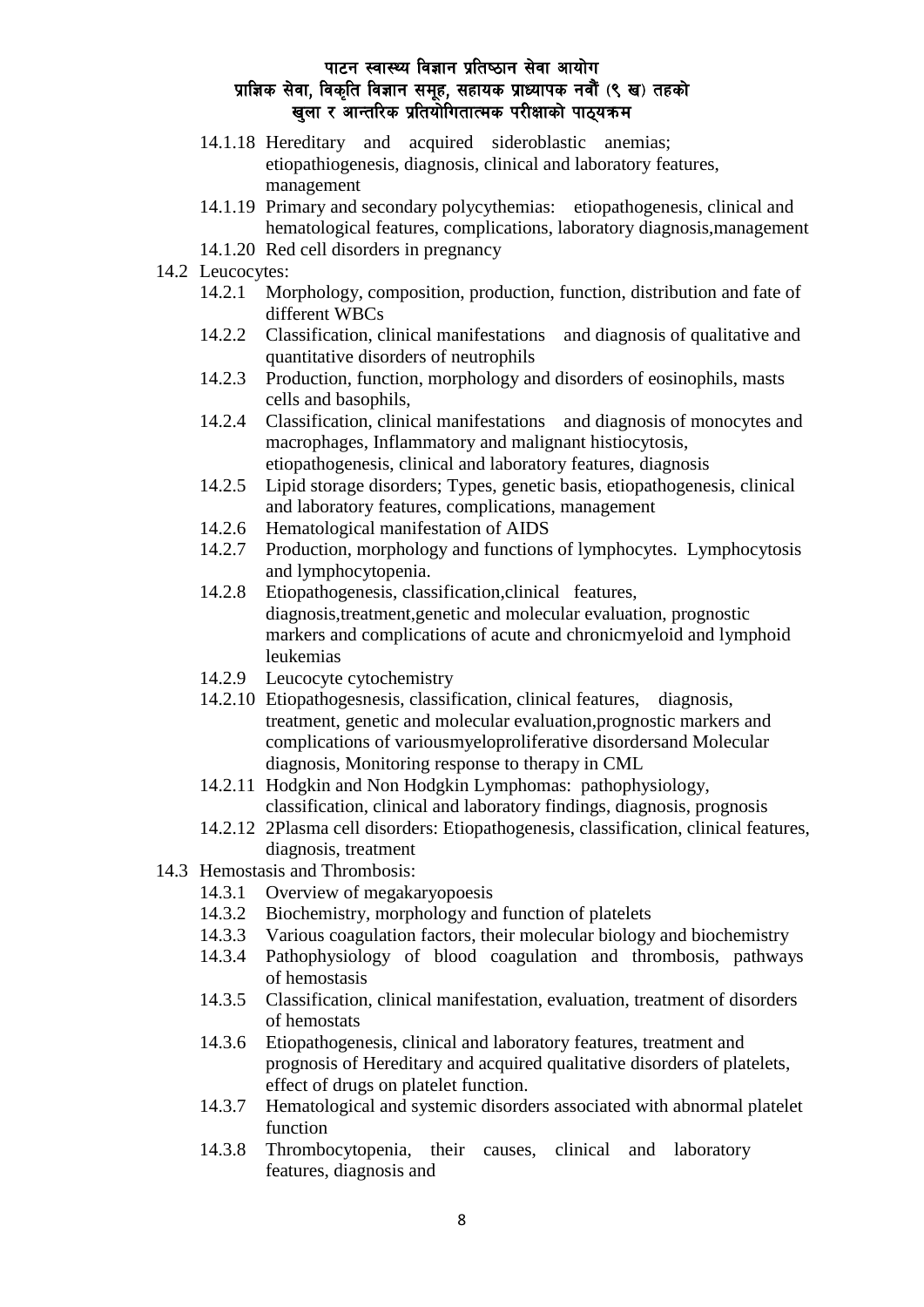treatment,pathophysiologyofITP,neonatalthrombocytopenia, spurious thrombocytopenia

- 14.3.9 Thrombocytosis, causes, clinical and laboratory features,reactivethrombocytosis
- 14.3.10 the vascular pupuras: etiopathogenesis, clinical and laboratory features, diagnostic approach
- 14.3.11 Hemophilia a & B: etiopathogenesis, genetics, clinical and laboratory features, complications,Management, course and prognosis
- 14.3.12 Etiopathogenesis, clinical and laboratory features, complications,management of inherited deficiency of other coagulation factors, combined deficiency of factors
- 14.3.13 Hemostatic dysfunction related to liver disease
- 14.3.14 Von willebrand disease; etiopathogenesis, genetics, types, clinical and laboratory features, complications,management, course and prognosis
- 14.3.15 Disseminated intravascular coagulation: Etiopathogenesis, clinical and laboratory features, complications,management
- 14.3.16 Hereditary Thrombophilia: Etiopathogenesis,major types, clinical and laboratory features, management
- 14.3.17 the antiphospholipid antibody syndrome: Etiopathogenesis, clinical and laboratory features, complications,management
- 14.3.18 venous thrombosis: Causes, approach to diagnosis, management
- 14.3.19 Fibrinolysis and thrombolysis: concept of fibrinolysis system, fibrinolytic agents, inhibitors, thrombolytic therapy, antifibrinolytic agents and their clinical use
- 14.3.20 Pediatric issues in thrombosis
- 14.3.21 Thrombosis and pregnancy
- 14.3.22 Thromboticthrombocytopenic purpura and Heparin induced thrombocytopenia: Etiopathogenesis, clinical and laboratory features, complications,management
- 14.3.23 Anticoagulant monitoring

#### 15. **Laboratory Hematology**

- 15.1 Proper use and care of common instruments such as light microscope,centrifuge,water baths, freezers, weighing balance, etc. used in hematology laboratory
- 15.2 Blood collection, different methods, sample collection, anticoagulants, containers, effects ofdelay in processing and storage
- 15.3 Preparation of blood films and CSF, staining of peripheral/blood films and CSF cytospin slides With Ramanowsky and other dyes
- 15.4 Determinationof peripheral blood counts (Hemoglobin, Hematocrit, RBC,and Total WBC and platelets) manually and calculation of red cell indices
- 15.5 Use of automated blood cell counters including principles and practice
- 15.6 Interpretation of peripheral blood counts and abnormal flags
- 15.7 Performance of WBC differential counts; subjective assessment of plateletcounts and diagnostic interpretation of abnormal counts
- 15.8 Review of normal and abnormal blood films with emphasis on morphologyof red cells, white cells and platelets
- 15.9 Supravital staining of reticulocytes, counting of reticulocytes
- 15.10Limitations and uses of automated WBC differentials
- 15.11Interpretation of RBC indices to characterize anemias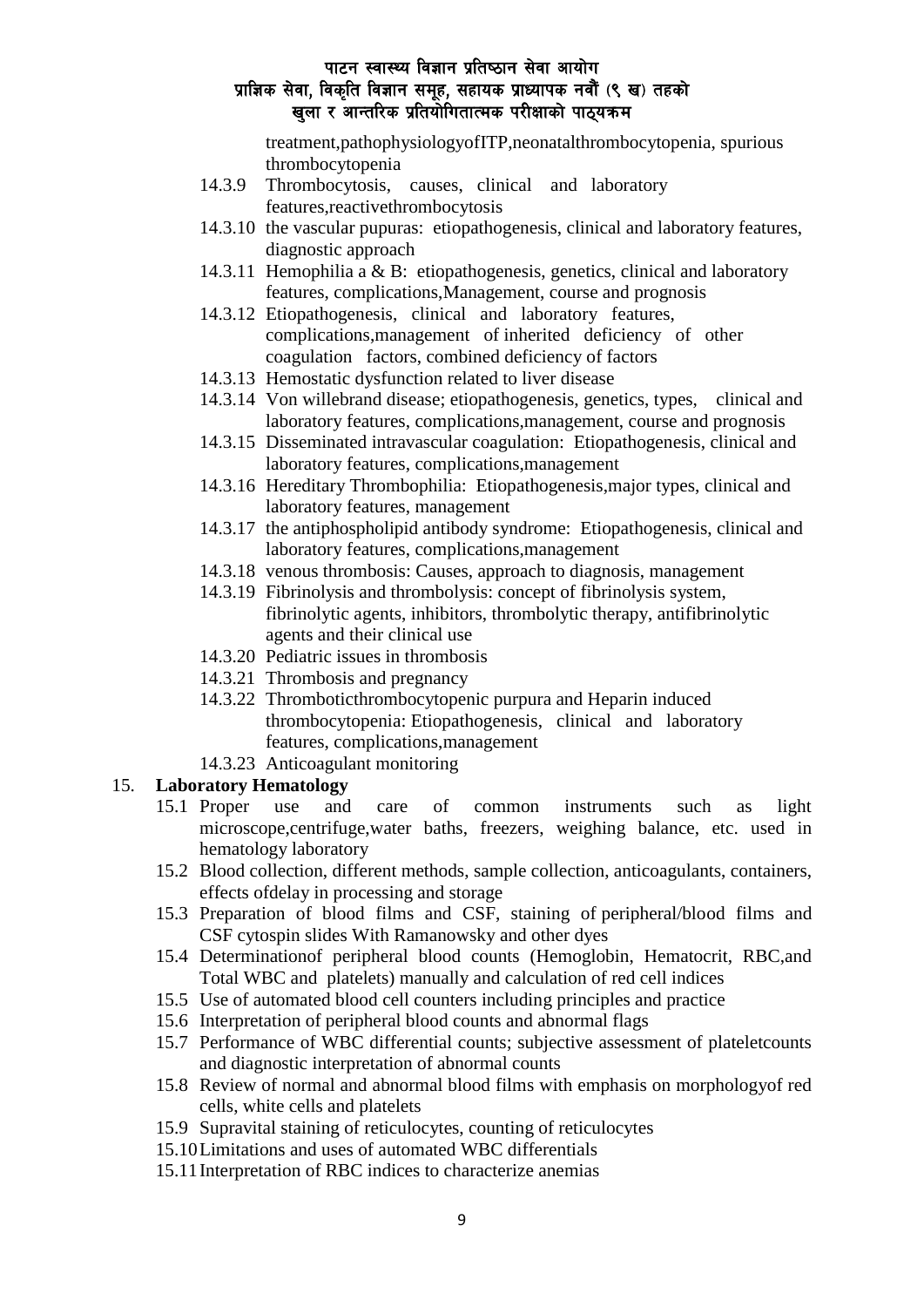- 15.12Preparation and staining of thick and thin blood films for Hemoparasites
- 15.13Identification of different hemoparasites in blood and marrow
- 15.14Measurement and significance of ESR and plasma viscosity
- 15.15Indication, instruments, procedure of bone marrow aspiration; trephine needle biopsy, splenic aspiration
- 15.16Preparation of smear of bone marrow aspirates and biopsy (touch) imprints. Staining and diagnostic evaluation of bone marrow aspirates in adult as well as pediatric patients
- 15.17Interpretation ofiron profile, indications and interpretation of ferrokinetic studies
- 15.18Principle and procedure of serum vitamin B12, serum folate and red cell folate testing
- 15.19Principle, procedure and interpretation of sickling test, HbS solubility test, osmotic fragility
- 15.20Test, HAMS test, G6PD deficiency
- 15.21Screening for unstable hemoglobin, supravital staining of Hb H inclusions
- 15.22Principles,procedure and practice of separation and identification of normal and abnormal hemoglobins by electrophoresis and chromatography, interpretation of electrophoresis and HPLC data
- 15.23Quantitation of HbF by alkali denaturation and cellular distribution of HbF
- 15.24Kleihauer acid elution technique,
- 15.25Heinz body preparation and identificationscreeningfor G6PD deficiency and quantitative estimation of G6PD andother red cell enzymes
- 15.26Direct and indirect Coomb's test, warm and cold autoantibody titres
- 15.27Miscellaneous biochemical test on red cell, plasma and urine for diagnosis of hemolytic anemias: plasma bilurubin and Haptoglobin, methaemalbumin, methaemoglobin and sulphaehemoglobin; urine for Hb, red cells, hemosiderin, urobilinogen and bilurubin
- 15.28Screening for cryoglobins, principles of immunoglobin estimationand immune electrophoresis,
- 15.29Different Enzyme cytochemical stains,their principle, uses and interpretation: Myleloperoxidase, specific and non-specificesterases, acid phosphatase. Periodic acid Schiff and iron staining, Leucocyte alkaline phosphatase
- 15.30Interpretation ofquantitativeimmunoglobulin levels,serum proteinelectrophoretic strips and immunoelectrophoresis patterns
- 15.31Principle, procedure and interpretation of routine tests : PT, PTT, thrombin time, reptilase time, bleeding time, platelet count
- 15.32Workup of abnormal PTT and PT results
- 15.33Understandingof platelet kinetics, study of platelet morphology
- 15.34Principles, practice and interpretation of platelet aggregometry tests
- 15.35Study of Plateletassociated immunoglobulin (PAIgG) and circulating antiplatelet antibodies
- 15.36Laboratory approach to inherited and acquired coagulation factor deficiencies
- 15.37Correction studies with normal plasma, adsorbed plasma, aged serum andfactor deficiency plasmas.
- 15.38Principle,procedure and interpretation of tests for FDP and D-Dimers
- 15.39Assays of clotting factors particularly factors VIII and IX
- 15.40Urea solubility test for factor XIII, Euglobulin Iysis time and other relevant tests of plasma fibrinolytic activity, laboratory work up of DIC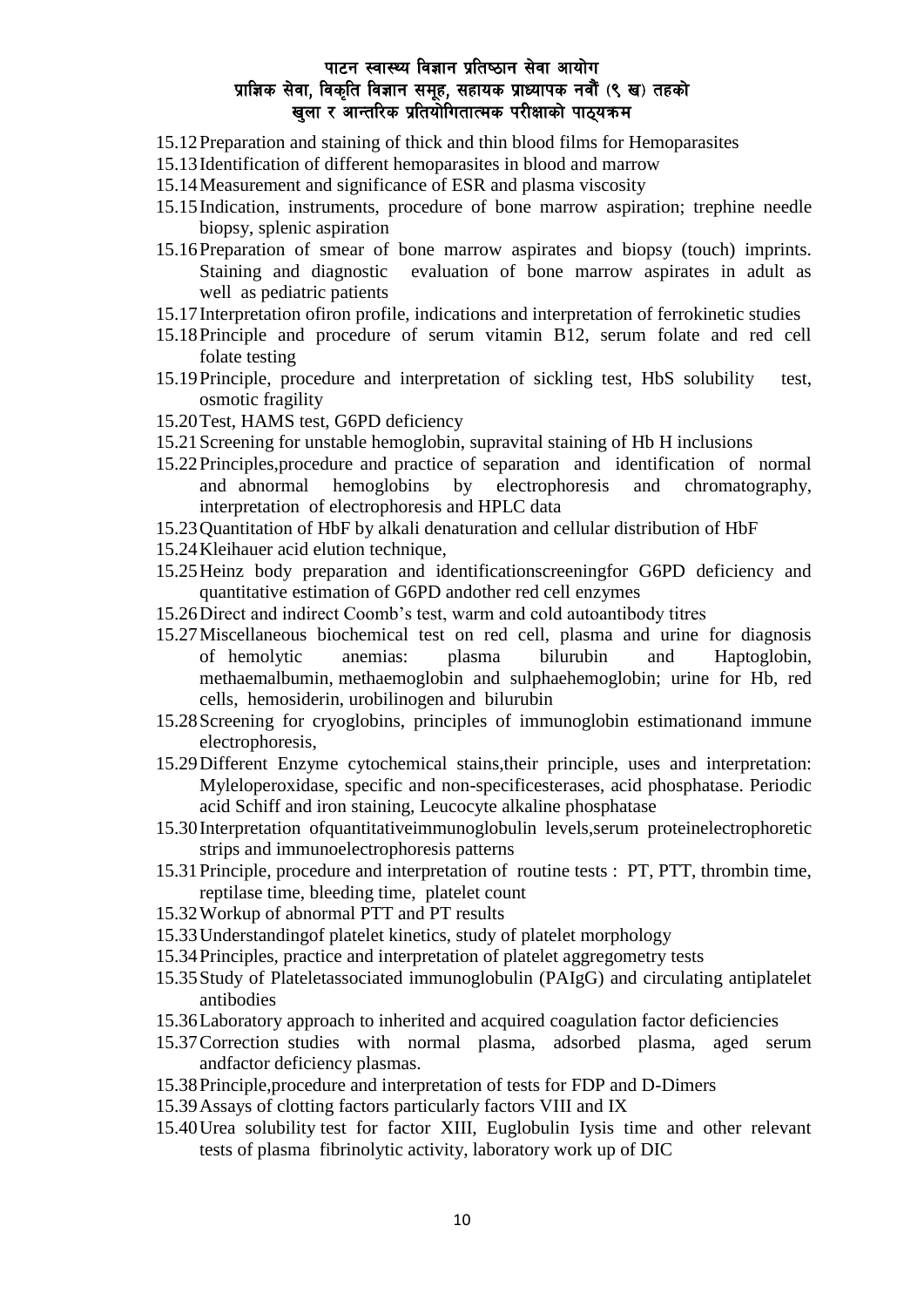- 15.41Thrombophilia work up: Assays of plasma AT III, protein C, protein S, Factor V Leiden
- 15.42Screening for lupus anticoagulant and activated protein C resistance ; principles of screening tests and interpretation of results
- 15.43Anticoagulant monitoring in laboratory

### 16. **Immunophenotyping**

- 16.1 Principle and practice of flow cytometry
- 16.2 Interpretation and clinical significance of flow cytometry data in leukemias, lymphomas and other hematological disorders

# 17. **Transfusion Medicine**

- 17.1 History of Transfusion Medicine
- 17.2 Indications for blood and component transfusion
- 17.3 Donor registration, donor selection, blood collection from donors, adverse donor reaction, predonation counselling, bleeding of the donor, post donation care, post donation counseling
- 17.4 Blood collection room equipment, their principles, and use, emergency medicines,
- 17.5 Details of Anticoagulants used to store blood, their mechanism of action and composition, preservation of donated blood, types of blood bag, mechanism of action and composition of blood preservation solution &additive solutions, changes occurringin the stored blood
- 17.6 Blood components –Indications, preparation of blood components, Selection of blood bags for component preparation, preparation of red Cell concentrate, Fresh Frozen plasma, platelet concentrate, cryoprecipitate, washed red cells, frozen red cells. Component Testing, Labeling, Transportation and storage of blood components, Metabolic changes in blood components during storage
- 17.7 Blood groups and genetics, Principles of immune system central to transfusion medicine, Immunology of red blood cells, Different major and minor blood groups and their importance
- 17.8 Red cell allo-and autoantibody formation and function
- 17.9 Platelets and leucocytes antigen and antibodies, their importance
- 17.10Blood grouping and Compatibility testing –Major, minor, Coomb'scross match,Factorsinfluencingthe results of blood grouping
- 17.11Coomb's test –application–DCT, ICT, Rh antibody titre
- 17.12Gel testing for antibody screening and identification
- 17.13Hazards of blood transfusion, Strategies to prevent transfusion reactions
- 17.14Pathophysiology, clinical signs and symptoms,andLaboratory Investigationforhemolytictransfusion reactions
- 17.15Investigation of ABO, Rh and other immunohaemolytic diseases of thenewborn
- 17.16Practical aspects in the selection of blood for neonatal exchange transfusion, Hemolytic disease of the new born and exchange transfusion
- 17.17Management of Blood Bank Issue Counter, Criteria for acceptanceof requisitionform, inspection of blood component prior to issue
- 17.18Screening of blood units for TTI, ELISA, rapid and other tests for diagnosis of transfusion transmitted infections
- 17.19Nucleic acid testing
- 17.20Hemapheresis-definition, typesof pheresis,machines andtechniques
- 17.21Basics of Tissue banking & Cord blood banking
- 17.22Disposal of wastes and biologically hazardous substance in the blood bank